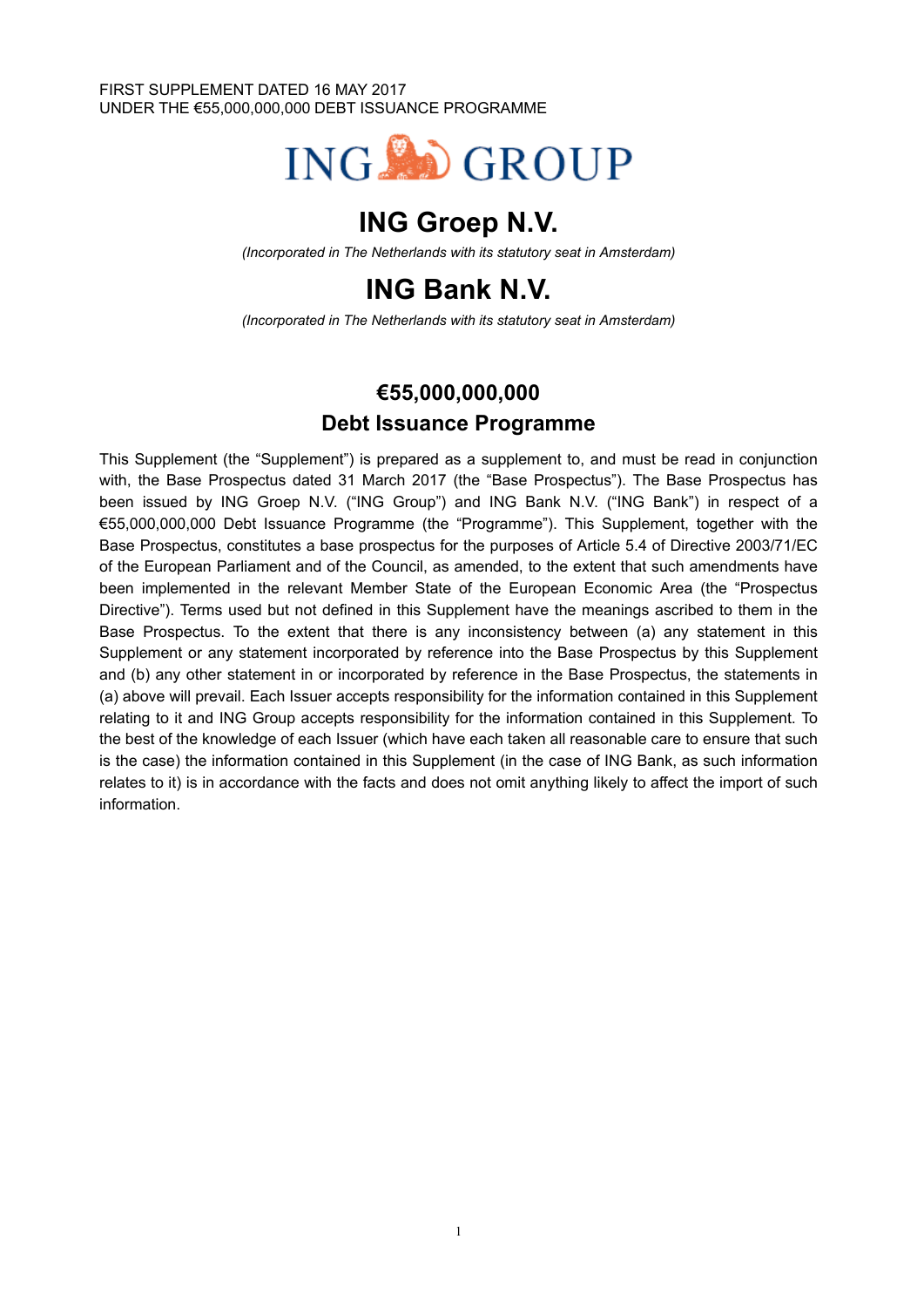### **INTRODUCTION**

No person has been authorised to give any information or to make any representation not contained in or not consistent with the Base Prospectus and this Supplement, or any other information supplied in connection with the Programme and, if given or made, such information or representation must not be relied upon as having been authorised by any Issuer, the Arranger or any Dealer appointed by any Issuer.

Neither the delivery of this Supplement nor the Base Prospectus shall in any circumstances imply that the information contained in the Base Prospectus and herein concerning either of the Issuers is correct at any time subsequent to 31 March 2017 (in the case of the Base Prospectus) or the date hereof (in the case of this Supplement) or that any other information supplied in connection with the Programme is correct as of any time subsequent to the date indicated in the document containing the same.

So long as the Base Prospectus and this Supplement are valid as described in Article 9 of the Prospectus Directive, copies of this Supplement and the Base Prospectus, together with the other documents listed in the "General Information" section of the Base Prospectus and the information incorporated by reference in the Base Prospectus by this Supplement, will be available free of charge from ING Group. Requests for such documents should be directed to ING Group c/o ING Bank N.V. at Foppingadreef 7, 1102 BD Amsterdam, The Netherlands. In addition, this Supplement, the Base Prospectus and the documents which are incorporated by reference in the Base Prospectus by this Supplement will be made available on the following website: https://www.ingmarkets.com under the section "Downloads".

Other than in Luxembourg and The Netherlands, the Issuers, the Arranger and any Dealer do not represent that the Base Prospectus and this Supplement may be lawfully distributed in compliance with any applicable registration or other requirements in any jurisdiction, or pursuant to an exemption available thereunder, or assume any responsibility for facilitating any such distribution or offering.

The distribution of the Base Prospectus and this Supplement may be restricted by law in certain jurisdictions. Persons into whose possession the Base Prospectus and this Supplement come must inform themselves about, and observe, any such restrictions (see "Subscription and Sale" in the Base Prospectus).

In accordance with Article 16 of the Prospectus Directive, investors who have agreed to purchase or subscribe for Instruments issued under the Base Prospectus before publication of this Supplement have the right, exercisable within two working days commencing on the working day after the date of publication of this Supplement, to withdraw their acceptances.

### **RECENT DEVELOPMENTS AND INFORMATION INCORPORATED BY REFERENCE**

On 16 May 2017, ING Groep N.V. published a supplement to its Registration Document (the "ING Group Registration Document Supplement") and ING Bank N.V. published its Registration Document (the "ING Bank Registration Document"). Copies of the ING Group Registration Document Supplement and the ING Bank Registration Document have been approved by and filed with the AFM and, by virtue of this Supplement, are incorporated by reference in, and form part of, the Base Prospectus (along with each Registration Document as supplemented, as applicable, to the date hereof).

### **MODIFICATIONS TO THE BASE PROSPECTUS**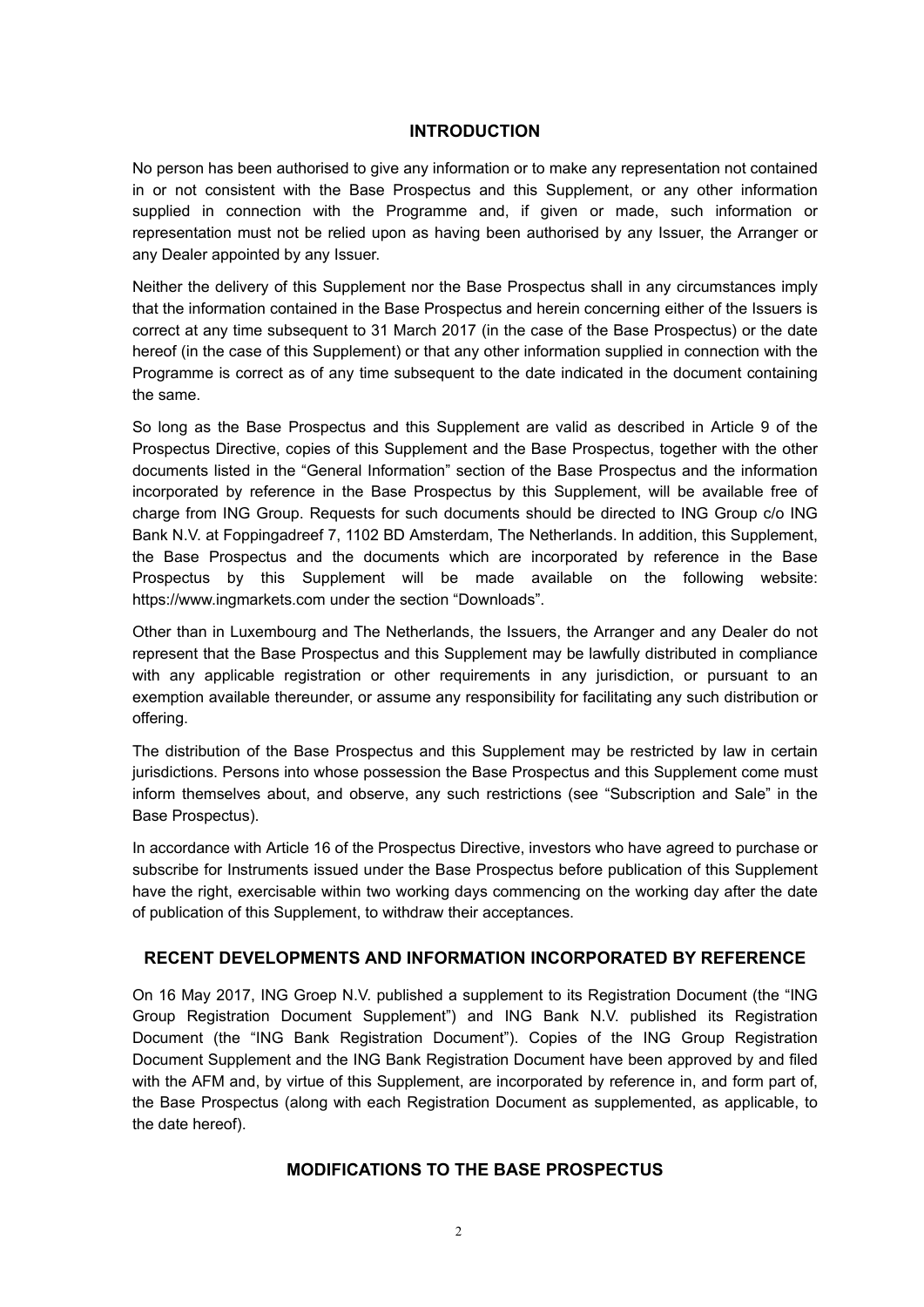*1. Paragraph (b) in the section entitled "Documents Incorporated by Reference – ING Group" on page 12 of the Base Prospectus shall be deleted and restated as follows:* 

- "(b) the registration document of ING Group dated 31 March 2017 prepared in accordance with Article 5 of the Prospectus Directive and approved by the AFM (together with the supplement thereto dated 16 May 2017, the "ING Group Registration Document"), including, for the purpose of clarity, the following items incorporated by reference therein:
	- (i) the Articles of Association (*statuten*) of ING Group;
	- (ii) the publicly available annual report of ING Group in respect of the year ended 31 December 2016, including, among other things, the audited consolidated financial statements and auditors' report in respect of such year, but excluding the sections entitled 'Additional Pillar III information' and 'Non-financial appendix' appearing on pages 366 through 443 (inclusive);
	- (iii) the publicly available audited consolidated financial statements of ING Group in respect of the years ended 31 December 2015 and 2014 (in each case, together with the auditors' reports thereon and explanatory notes thereto);
	- (iv) the press release published by ING on 25 April 2017 entitled "ING to participate in Bank of Beijing share offering"; and
	- (v) the press release published by ING Group on 10 May 2017 entitled "ING 1Q17 net result EUR 1,143 million" (the "Q1 Press Release"). The Q1 Press Release contains, among other things, the consolidated unaudited interim results of ING Group as at, and for the three month period ended, 31 March 2017.".

*2. Paragraph (b) in the section entitled "Documents Incorporated by Reference – ING Bank" beginning on page 12 of the Base Prospectus shall be deleted and restated as follows:*

- "(b) the registration document of ING Bank dated 16 May 2017 prepared in accordance with Article 5 of the Prospectus Directive and approved by the AFM (the "ING Bank Registration Document" and, together with the ING Group Registration Document, each a "Registration Document" and together the "Registration Documents"), including, for the purpose of clarity, the following items incorporated by reference therein:
	- (i) the Articles of Association (*statuten*) of ING Bank;
	- (ii) the publicly available annual report of ING Bank in respect of the year ended 31 December 2016, including the audited financial statements and auditors' report in respect of such year;
	- (iii) the publicly available audited consolidated financial statements of ING Bank in respect of the years ended 31 December 2015 and 2014 (in each case, together with the auditors' reports thereon and explanatory notes thereto);
	- (iv) the press release published by ING on 25 April 2017 entitled "ING to participate in Bank of Beijing share offering"; and
	- (v) the Q1 Press Release. The Q1 Press Release contains, among other things, the consolidated unaudited interim results of ING Group as at, and for the three month period ended, 31 March 2017, as well as information about recent developments during this period in the banking business of ING Group, which is conducted substantially through ING Bank and its consolidated group.".

*3. The penultimate paragraph in the section entitled "Documents Incorporated by Reference" beginning on page 12 of the Base Prospectus shall be deleted and restated as follows:*